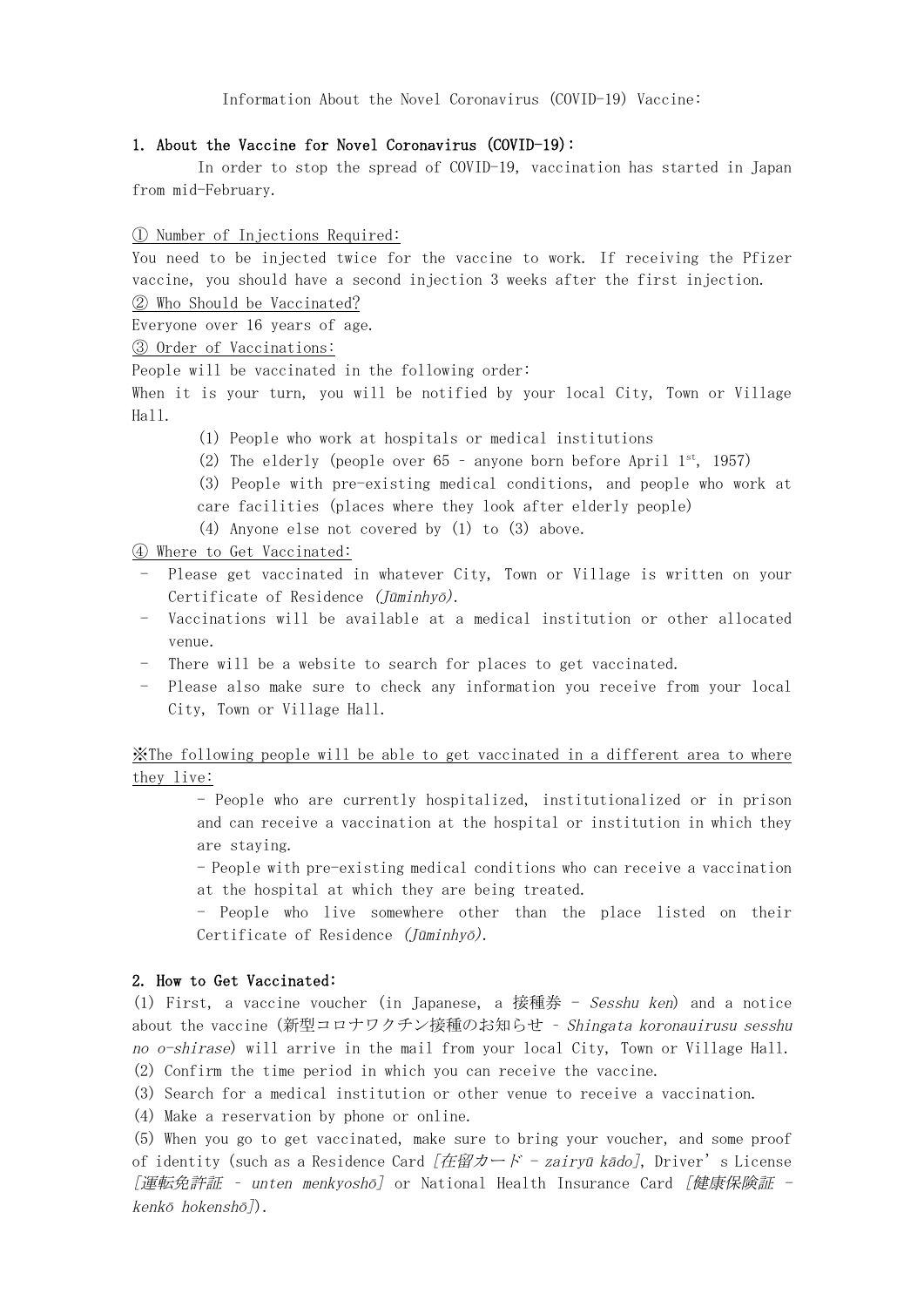# 3. Frequently Asked Questions About the COVID-19 Vaccine:

# (1): Do I have to get vaccinated?

- First, make sure to check up and understand about the effectiveness, safety, and side-effects (the possibility of getting sick after receiving a vaccine), then make your own decision about whether or not to get vaccinated. Please don't try and influence your friends or work colleagues one way or the other.

# (2): Does it cost anything to get vaccinated?

- No, it is free.

# (3): Where can I get vaccinated?

- You should be able to get vaccinated at a hospital or other venue designated by your local City, Town or Village Hall. Your local Government (your local City, Town or Village Hall) will send you more detailed information, so make sure to read it carefully.

# (4): Can children get vaccinated?

- Anyone over 16 years of age can get vaccinated. You can get vaccinated from the day before your 16<sup>th</sup> birthday.

# (5): After being vaccinated, do I no longer have to wear a mask?

- Please continue to wear a mask and keep your hands clean after being vaccinated: While the vaccine is shown to prevent people catching COVID-19 and becoming ill, there is not currently enough information to know whether it can prevent people from spreading the virus.

# (6): Is the vaccine safe?

- The Government of Japan is monitoring the condition of people who have received the vaccine early. The Miyazaki Prefectural Government is also gathering information on the safety of the vaccine and will pass it on to everyone.

※Please also see the report from the Ministry of Health, Labor and Welfare on the effectiveness and safety of the vaccine:

 $\langle$ https://www.mhlw.go.jp/stf/seisakunitsuite/bunya/vaccine\_yuukousei\_anzensei.html $>$ 

# (7): Can I get vaccinated somewhere other than the area I live in?

- In special cases, you may be able to get vaccinated in an area other than **that listed on your** Certificate of Residence ( $\overline{\text{J}}$ *Caminhyō*). However, there will be some necessary steps to take beforehand. Please get in touch with your local City, Town or Village Hall to confirm.

# For further information, please see the website of the Ministry of Health, Labor and Welfare:

 $\langle$ https://www.mhlw.go.jp/stf/seisakunitsuite/bunya/vaccine\_00184.html $>$ 

# 4. Call Centers for Advice about the Vaccine:

◎COVID-19 Vaccine Call Center (Operated by the Ministry of Health, Labor and Welfare)

 $OPhone: 0120-761770$  (Call is free of charge)

 $\bigcirc$ Available:09:00 - 21:00 (Also available on weekends and national holidays)